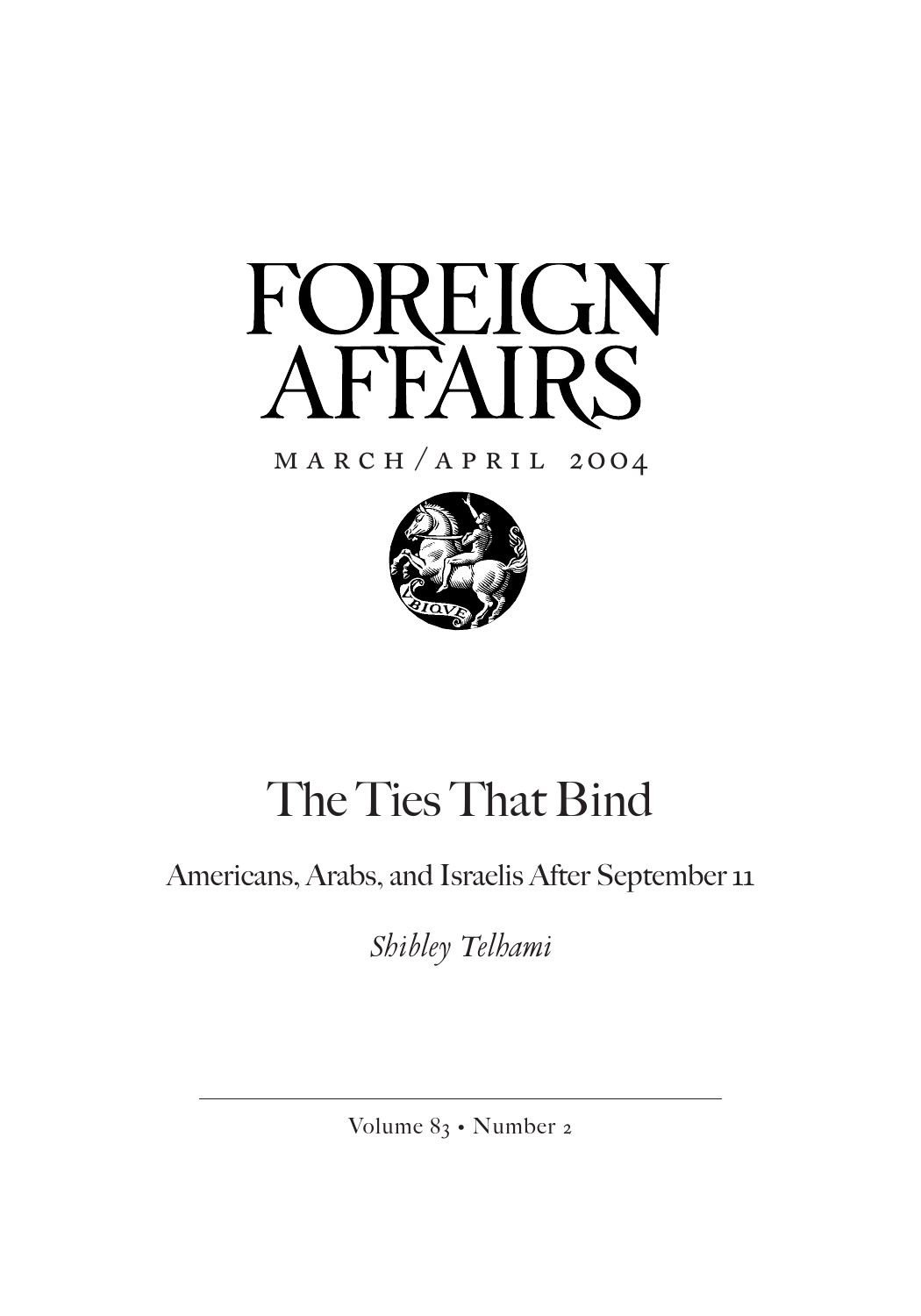# The Ties That Bind

## Americans, Arabs, and Israelis After September 11

## *Shibley Telhami*

Since the tragedy of September 11, 2001, much has been said about how U.S. foreign policy, and especially U.S. policy toward the Israeli-Palestinian conflict, has bred resentment in Arab and Muslim countries. Far less has been said, however, about an issue no less central and consequential: how the attacks and subsequent events have reshaped the perspectives and strategies of Israelis and Palestinians themselves. Growing insecurity has pushed Israel to rely more than ever on its close relationship with the United States, whereas Arabs and Muslims have rallied around the Palestinian cause. As these alliances are reinforced, the divide between the United States and the Arab and Muslim worlds is inevitably deepening.

### **ISRAEL'S DILEMMA**

The suicide bombings that followed the collapse of the Israeli-Palestinian talks in the summer of 2000 sent Israel reeling. Far beyond their tragic human consequences, the bombings undermined the principal defensive strategy Israel has developed

since its founding: deterring attacks by projecting an image of strength and resolve.

In recent decades, Israel has generally succeeded in deterring its Arab foes by maintaining an overwhelming advantage in conventional power and developing an implicit nuclear capability. To keep its deterrent credible, Israel has been prepared to pay a significant price. After the first Palestinian intifada in the late 1980s and early 1990s, for example, the Israeli military establishment rejected the notion of a unilateral withdrawal from the Gaza Strip, even though the occupation of Gaza drained Israeli resources and provided few direct benefits. Withdrawing in the absence of a political agreement, it was believed, would look like a retreat in the face of a few ill-equipped but determined Palestinian fighters—something that would lead to more threats in more vital areas and eventually undermine Israel's very existence.

In 1993, when former Israeli Prime Minister Yitzhak Rabin was mulling whether to sign the Oslo accords with the

SHIBLEY TELHAMI is Anwar Sadat Professor for Peace and Development at the University of Maryland and Senior Fellow at the Brookings Institution's Saban Center for Middle East Policy.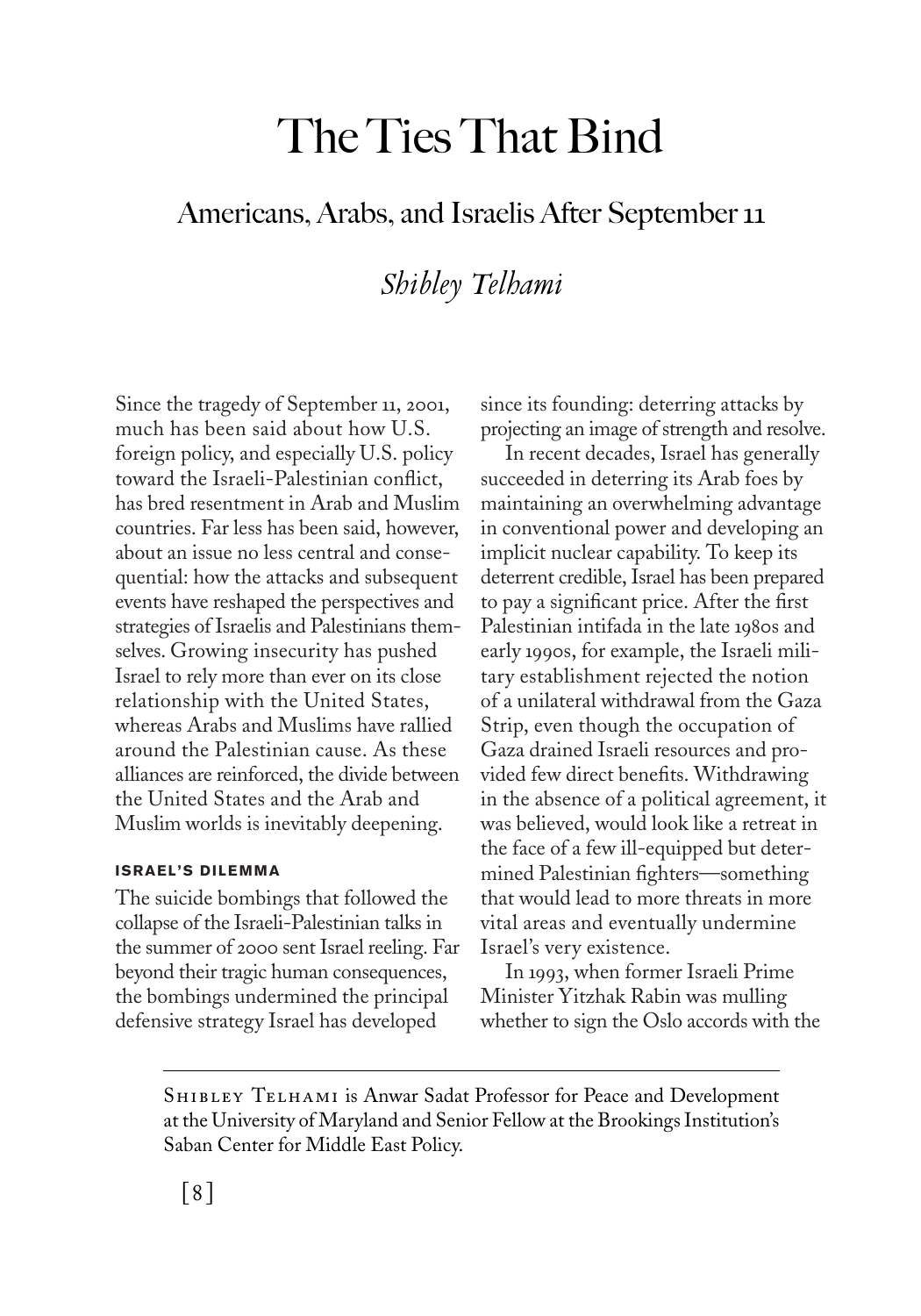### *The Ties That Bind*

Palestine Liberation Organization (PLO), the most serious alternative discussed was a plan for unilateral withdrawal from Gaza (advocated especially by a retired Israeli general, Shlomo Gazit). A major reason that Rabin went ahead with the Oslo approach was that, in trying to maintain Israel's deterrent, he decided that it was better to take risks through a negotiated settlement than to send a message that Israel was on the run.

Similar calculations explain Israel's reluctance throughout the 1980s and 1990s to pull its troops out of Lebanon. Even though the post-1982 occupation of a slice of Lebanese territory brought Israel no direct strategic benefits and led to a steady stream of Israeli casualties and growing public discontent, Israeli military and political elites were adamantly opposed to pulling back without a political agreement with Lebanon and Syria.

Even when Ehud Barak promised, during his 1999 election campaign, to withdraw from Lebanon within a year after becoming prime minister, he wanted to do so in the context of an agreement with Syria. This helps explain why, after assuming office, he chose to focus his diplomatic efforts first on the Syrian track of the peace process. Only after those negotiations failed did he decide to withdraw unilaterally from Lebanon—and the consequences were exactly what Israeli strategists had feared all along. Withdrawal under duress in the absence of an agreement sent a message of weakness and fueled rather than diminished attacks against Israel elsewhere.

The Arab world, contrasting Israel's withdrawal from Lebanon with its continued occupation of the West Bank and Gaza, drew the lesson that Hezbollah-style operations worked where other methods did not. As the only party that could "win" a war against Israel, Hezbollah became an inspiration for many Palestinian militants, and its success helped prompt the start of the second intifada in 2000. In fact, although Hezbollah has remained a threat to Israel, it has inflicted far less pain on Israel than have Palestinian militants and far less than Israel has inflicted on Lebanon. Hezbollah's threat is mostly metaphorical. And this metaphor has been closely watched by others.

The proliferation of suicide attacks against Israel in the past few years has further undermined the credibility of the Israeli deterrent. The bombings have generated deep feelings of insecurity throughout the country and highlighted a weakness in Israel's strategy. The nuclear and conventional arsenals that Israel has so carefully built up, it seems, can dissuade attacks by states sensitive to punishments and rewards, but not those by small, decentralized groups of individuals willing to die for their cause.

In light of all this, and aside from any designs the government of Prime Minister Ariel Sharon might have on the West Bank, Israel's strategy over much of the past three years has sought less to make peace than to prevent defeat and restore deterrence by finding ways to project power. On the one hand, this has involved demonstrating its military capability and determination; on the other, it has meant binding itself even closer to the United States so as to gain strategic depth.

#### **DEFENSE IN DEPTH**

Since its founding, Israel has feared that Arabs would continue to view it as a small, weak, and temporary entity that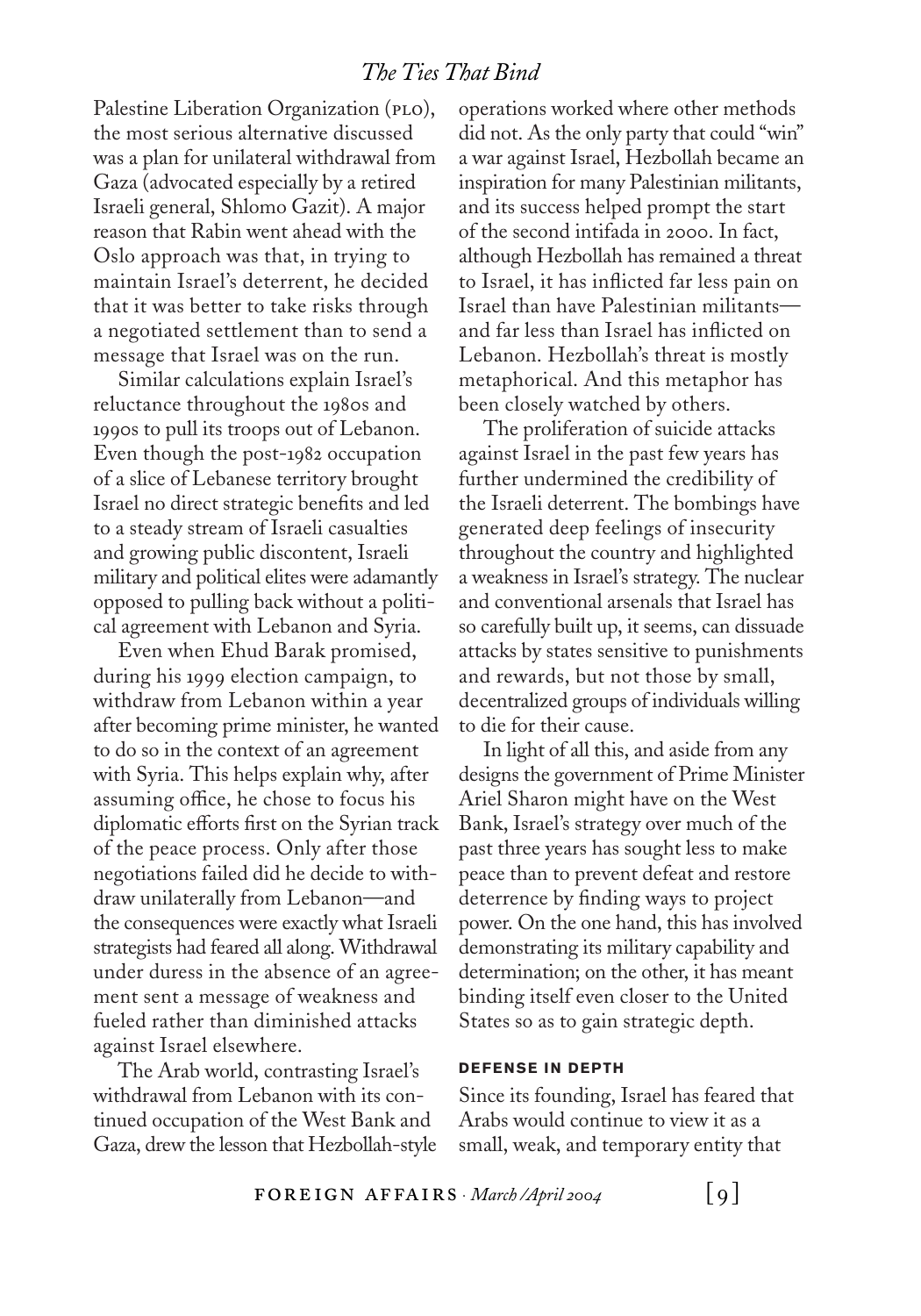## *Shibley Telhami*

could be overwhelmed by one devastating defeat. As a result, a central component of its strategy has been to latch itself to the United States, convincing Arabs that they could not defeat Israel without defeating its champion as well.

This linkage eventually became so strong that by the 1990s many Arabs had come to believe that the shortest route to better relations with the United States went through Israel. The U.S. acceptance of the plo and its leader, Yasir Arafat, in 1993, for example, was largely a function of Israel's decision to do the same. The Palestinians never had a significant independent relationship with Washington. The Israelis knew this full well, and they took such a strong anti-Arafat line in the wake of the collapse of the Camp David negotiations sponsored by President Bill Clinton and the onset of the second intifada in part to make sure the Palestinians understood that their relations with Washington could be shut down if the peace process did not move forward.

September 11 confirmed Israel's need to solidify its relations with the United States, for two reasons. First, Israel feared that the demonstration of how much damage and pain a few suicide bombers could cause would inspire and embolden militants in the Middle East. Second, Israel feared that the American public might blame the attacks on U.S. support for Israel and hence undermine such support. Although Israel's concerns were proven wrong—two years after September 11, U.S.-Israeli relations are stronger than ever—they were hardly groundless. In times of national tragedy, states often redefine their national interests, and the Bush administration's first move after the

attacks was indeed to build coalitions with moderate Arab and Muslim governments so as to win their support in the war on terrorism. Within weeks of the attacks, George W. Bush became the first U.S. president to explicitly support the creation of a Palestinian state. But as Israeli-Palestinian fighting worsened, this effort got tangled up with  $U.S.$ relations with Muslims and the Middle East more generally, creating yet a new context for the dispute.

#### **THE PALESTINIANS' PROBLEM**

Like the Israelis, the Palestinians have also been troubled by their limited resources and precarious position since the collapse of peace talks and the September 11 attacks, and they have also responded by seeking to prevent defeat and gain strategic depth. The majority of Palestinians fear that, because of Israel's military superiority, they will have no answer if Israel decides to impose a solution. These fears in part lie behind the societal tolerance for suicide bombings, which enable the Palestinians to cause Israelis pain in ways that other, more conventional, tactics of confrontation do not. Some militant groups, such as Islamic Jihad and Hamas, may favor suicide attacks as radical means to radical ends (such as the utter destruction of Israel), but unfortunately even many Palestinians who favor an eventual twostate solution have condoned the horrifying bombings as one of the few levers available to an otherwise weak and helpless people.

The Palestinians have also always feared being abandoned by other Arabs and Muslims. This fear explains the frequent Palestinian attempts to rally support for their cause in the broader Arab and Muslim world. Palestinian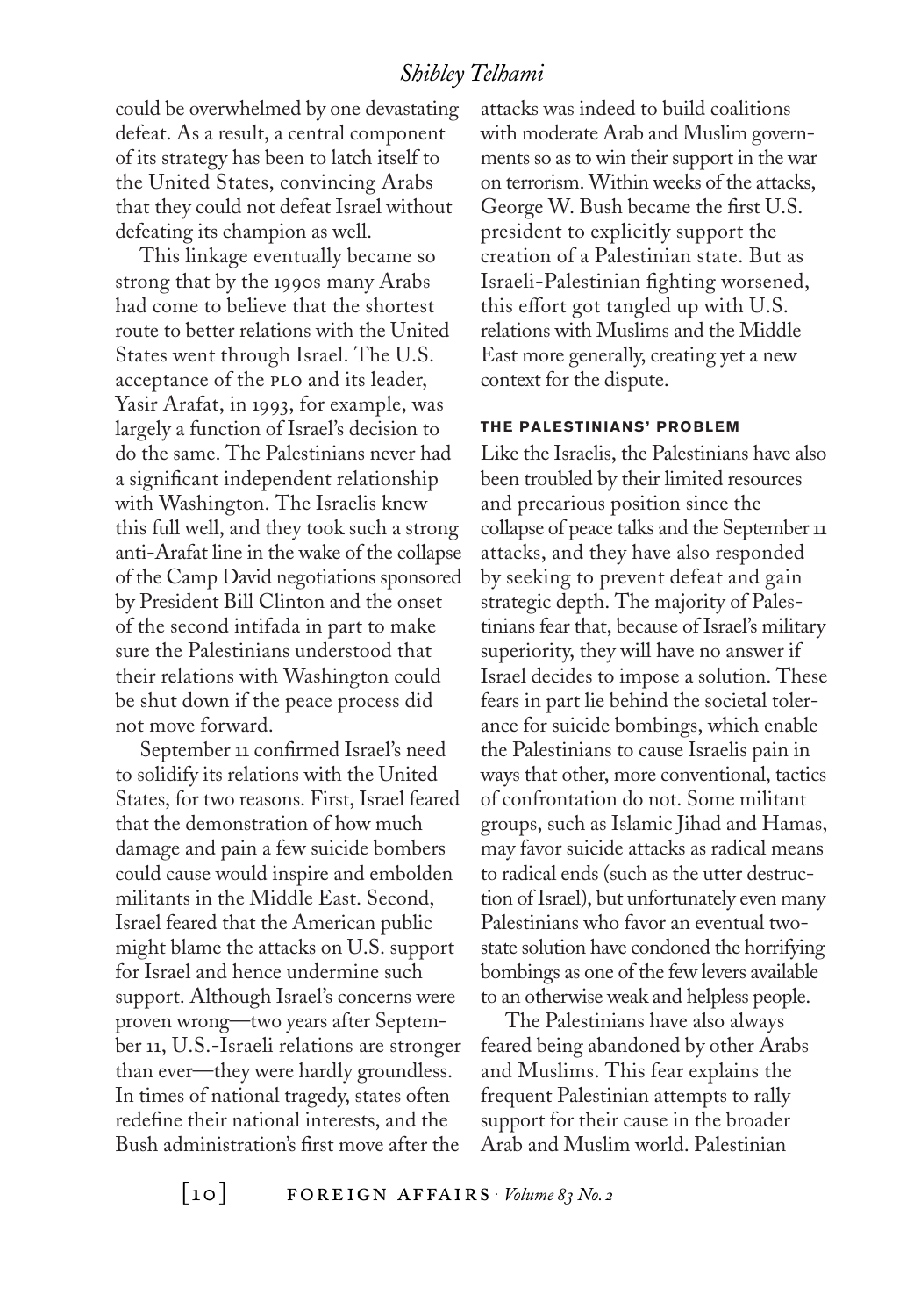## *The Ties That Bind*

leaders have always understood that Arab governments serve their own political interests above those of the Palestinians, but they have recognized that Arab and Muslim popular opinion can be mobilized to secure at least some outside succor, especially in times of crisis.

During the heyday of pan-Arabism in the 1950s and 1960s, appeals to Arab identity were often sufficient for this goal, and the Palestinian issue ended up becoming the core symbol of pan-Arabism. In recent years, Islamic identity has become increasingly important, and so—despite the secular plo's initial hesitations—the Palestinians have repositioned themselves somewhat, playing the "Jerusalem card" to bolster their cause's Islamic credentials. It is thus not surprising that when the second intifada began in October 2000, it was in reaction to Sharon's police-escorted visit to the most prominent Islamic and Jewish holy place in Jerusalem, al Haram al Sharif (the Temple Mount). Getting support from other Arabs and Muslims had become more important to the Palestinians than peacemaking. Public opinion surveys and reports since then have demonstrated stronger support for the Palestinian cause not only among Arabs but also among Muslims in remote non-Arab countries such as Malaysia and Indonesia, something that has affected government policies as well.

#### **THE PEOPLE'S PULSE**

Even as divisions between the United States and the Muslim world have grown and dealings with the Middle East have moved to the center of public discourse in recent years, the American public's views on the Israeli-Palestinian conflict have remained remarkably stable—if also quite complex.

More than 60 percent of Americans want their government to avoid taking sides in the conflict, but of those who do want Washington to take sides, the vast majority favor Israel. More than 70 percent of Americans, meanwhile, believe that U.S. support for Israel makes attacks against the United States more likely, yet most Americans favor continuing such support nonetheless.

The American public remains adamantly opposed to all terrorism, including that carried out by Palestinians against Israelis. But in four different national surveys conducted by the Program on International Policy Attitudes of the University of Maryland between May 2002 and October 2003, about half of the respondents said they saw Israel's war with the Palestinians as "a nationalist conflict over land," and only 13 to 17 percent saw it "as part of the war on terrorism, similar to the U.S. war on al Qaeda."

Public opinion in the Arab and Muslim world, on the other hand, has changed over the past three years, largely as a result of U.S. policy toward the Israeli-Palestinian conflict. According to the State Department, in the spring of 2000, when the prospects of Arab-Israeli peace seemed promising, more than 60 percent of people in Saudi Arabia and the United Arab Emirates expressed confidence in the United States. By the fall, after the collapse of the negotiations and the onset of the second intifada, expressions of confidence had dropped sharply, and by the spring of 2001 they had fallen to around 35 percent. They continued to drop after September 11, until by March 2003, on the eve of the Iraq war, only about 4 percent of people in Saudi Arabia and 9 percent in the United Arab

 $\texttt{FOREIGN AFFAIRS} \cdot \textit{March/April 2004}$  [11]